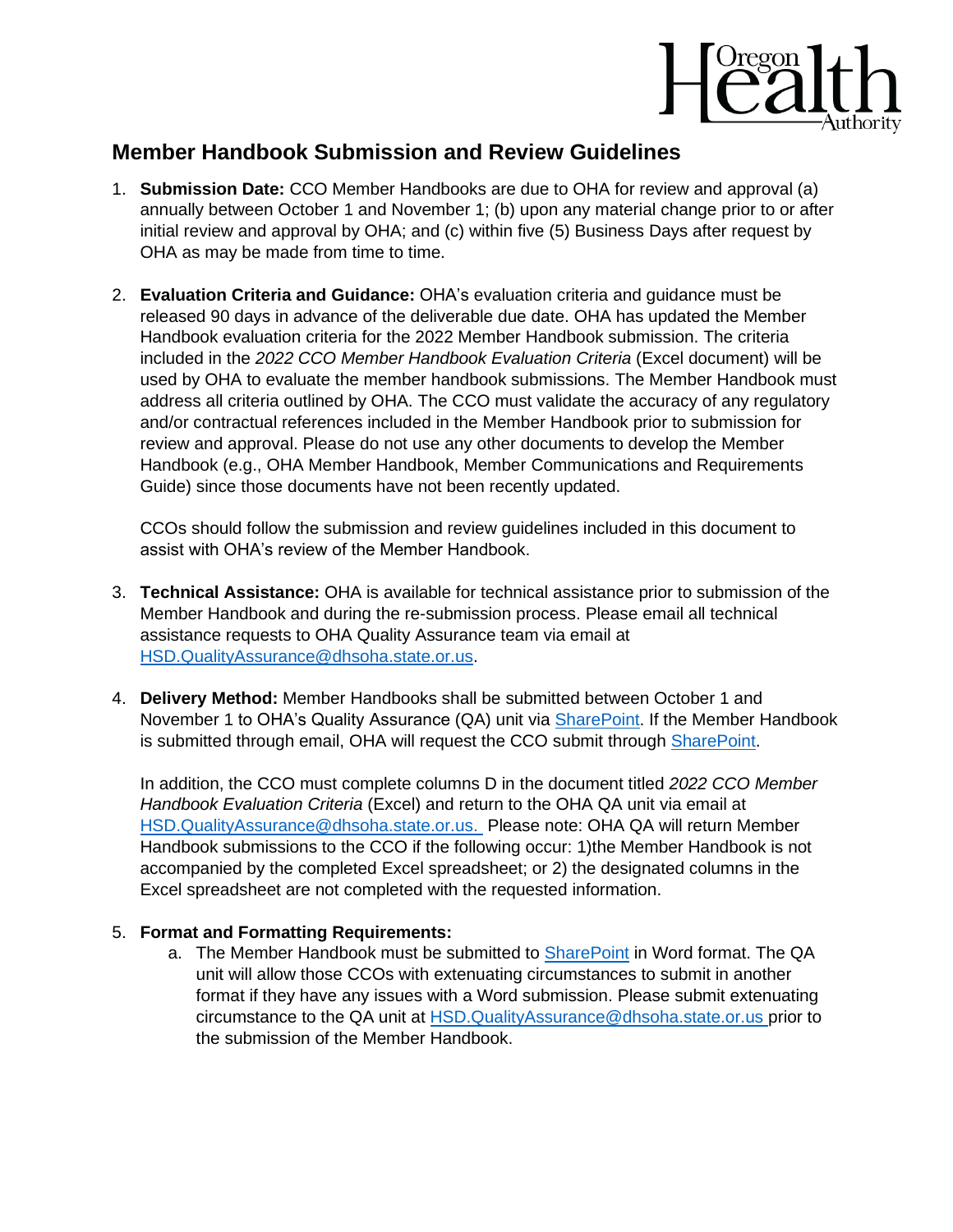- b. Use naming convention CCO\_NameOfDeliverable\_Version\_YYYYMMDD. The date should be the date the CCO submits the deliverable to OHA. (ex: YCCO\_MemberHandbook\_v01\_20210315
- c. Include page numbers in the Member Handbook.
- d. All OAR and CFR citations should be accompanied by an explanation of the information/requirement(s) in the state or federal rule. The CCO should not cite an OAR or CFR without any additional information or summary of the OAR requirement(s).
- e. Ensure the Member Handbook is member friendly and easy-to-follow. The Member Handbook should include a table of contents, make use of graphics and white space, group similar information in the same section, and be organized in an easy to understand manner.
- 6. **Readability:** Prior to submitting, CCO must ensure member handbook is at a 6th grade reading level (between 6.0-6.9). OHA uses the Flesch-Kincaid Readability Scale via the spelling and grammar check function in Microsoft Word. Please reference the list of items that can be excluded from the readability calculation in the document titled *2022 CCO Member Handbook Evaluation Criteria* (excel).
- 7. **Identification of 2022 Changes:** The CCO must use track changes or highlight revisions made to the 2022 Member Handbook submission that were not included in the approved 2021 Member Handbook. If the CCO does not include track changes or highlight text, OHA QA will return the submission to the CCO and request the Member Handbook be resubmitted.

## 8. **OHA Evaluation Results**

- a. **OHA scoring:** Each element will be scored with either a "score=1" for met or "score=0" for not met. Each element must be fully met to score a "1". All compliant elements will be tallied to determine the overall percentage of compliance. The CCO will have to achieve 100% compliance to obtain OHA approval
- b. **Required changes**: The Quality Assurance team will provide each CCO with their individual evaluation results via email. OHA QA reviewers will complete the OHA comments column in the *2022 CCO Member Handbook Evaluation Criteria* (Excel) document. Unless otherwise indicated, all requested edits are required and all comments must be addressed. To limit the number of re-submissions, please do not resubmit to the Quality Assurance team until ALL required changes and comments have been addressed. The Quality Assurance team will identify any other required edits not already captured in the evaluation criteria (e.g., format, structure of document, grammar, etc). OHA will score those additional edits using the scoring described above.

OHA is available to provide technical assistance upon receipt of OHA's evaluation. Please email all technical assistance requests to OHA Quality Assurance team via email at [HSD.QualityAssurance@dhsoha.state.or.us.](mailto:HSD.QualityAssurance@dhsoha.state.or.us)

c. **Re-submission delivery method:** revised Member Handbooks must be submitted to Sharepoint. The CCO must also complete the designated columns in the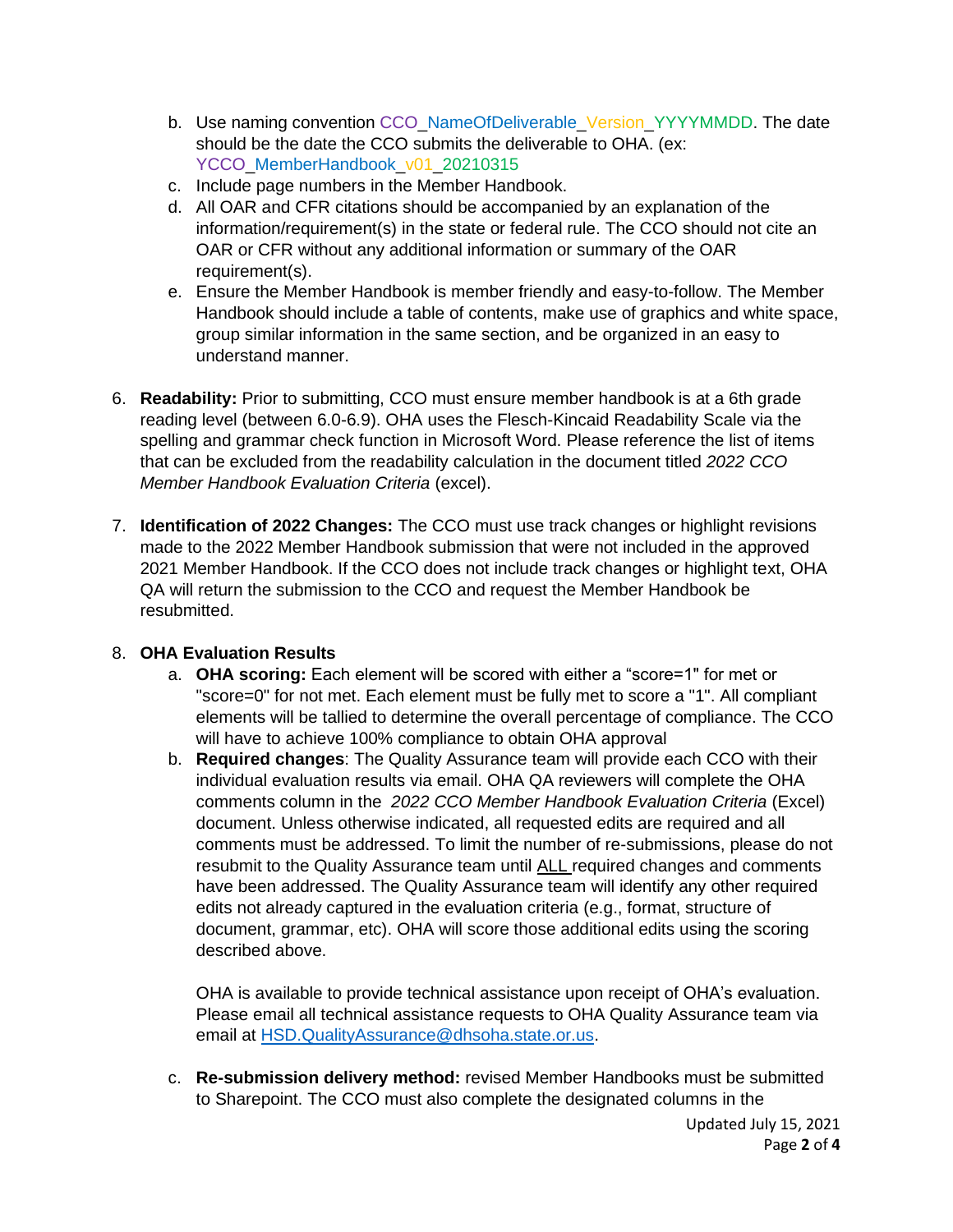document titled *2022 CCO Member Handbook Evaluation Criteria* (Excel) and return to the OHA QA unit via email at [HSD.QualityAssurance@dhsoha.state.or.us.](mailto:HSD.QualityAssurance@dhsoha.state.or.us)

d. **Review timeframes**: OHA will complete the initial review of the 2022 Member Handbook within 30 days of receipt. OHA recommends CCOs submit the 2022 Member Handbook as early as possible within the submission timeframe (October 1 – November 1) to allow enough time to the CCO to submit the approved Member Handbook for translation, printing and mailing.

OHA will complete the evaluation of each Member Handbook re-submission (after the first review) within two weeks of receipt. Please note numerous re-submissions to address the corrections in OHA's original evaluation will impact the CCO's overall timeline for translation, printing, and distribution of the Member Handbooks.

- 9. **Final Approval:** A CCO may be granted conditional or final approval.
	- a. Conditional approval: A CCO may be granted a conditional approval if a minor change is required to the Member Handbook that does not involve substantive changes (e.g., Transition of Care policy must be posted to the CCO webpage; web links need to be active). If conditional approval is granted, the CCO must provide evidence to the OHA Quality Assurance unit to resolve the partially met finding for the element and receive final approval. The CCO may move the Member Handbook forward to translation and printing before final approval is granted.
	- b. Final approval: A final clean copy must be uploaded to Sharepoint for final approval. Final approval will be granted in Sharepoint and a communication will be sent to the CCO Contract Administrator notifying them of the Member Handbook approval. Unless a CCO receives conditional approval, the CCO may not translate, print or mail Member Handbooks until final approval is granted by OHA.
- 10. **Translation Requirements:** OAR 410-141-3575 defines "prevalent non-English languages" as all non-English languages that are identified during the eligibility process as the preferred written language by the lesser of: (A) Five percent of the MCE's total OHP enrollment; or (B) One thousand of the MCE's members. If a prevalent language is identified in a CCO service area, the CCO will need to provide written translation of the member handbook in the prevalent language.

Once a final translated copy of the Member Handbook is available, CCOs must submit the MH in the prevalent non-English languages to OHA Quality Assurance team via email at [HSD.QualityAssurance@dhsoha.state.or.us.](mailto:HSD.QualityAssurance@dhsoha.state.or.us) OHA will not review translated materials, but will confirm the material is available in the prevalent languages within the service area.

- **11. Member Notification:** CCOs must notify members of the availability of the Member Handbook. For 2022 Member Handbooks, OHA will not grant a grace period for translation and printing, similar to 2021 Member Handbook distribution, and all Member Handbooks must be mailed within the timelines outlined in OAR. OHA strongly encourages all CCOs to submit the 2022 member handbooks as close as possible to October 2021.
	- a. OAR 410-141-3585 (8) states existing MCE members must be notified annually of the availability of a member handbook and provider directory and how to access